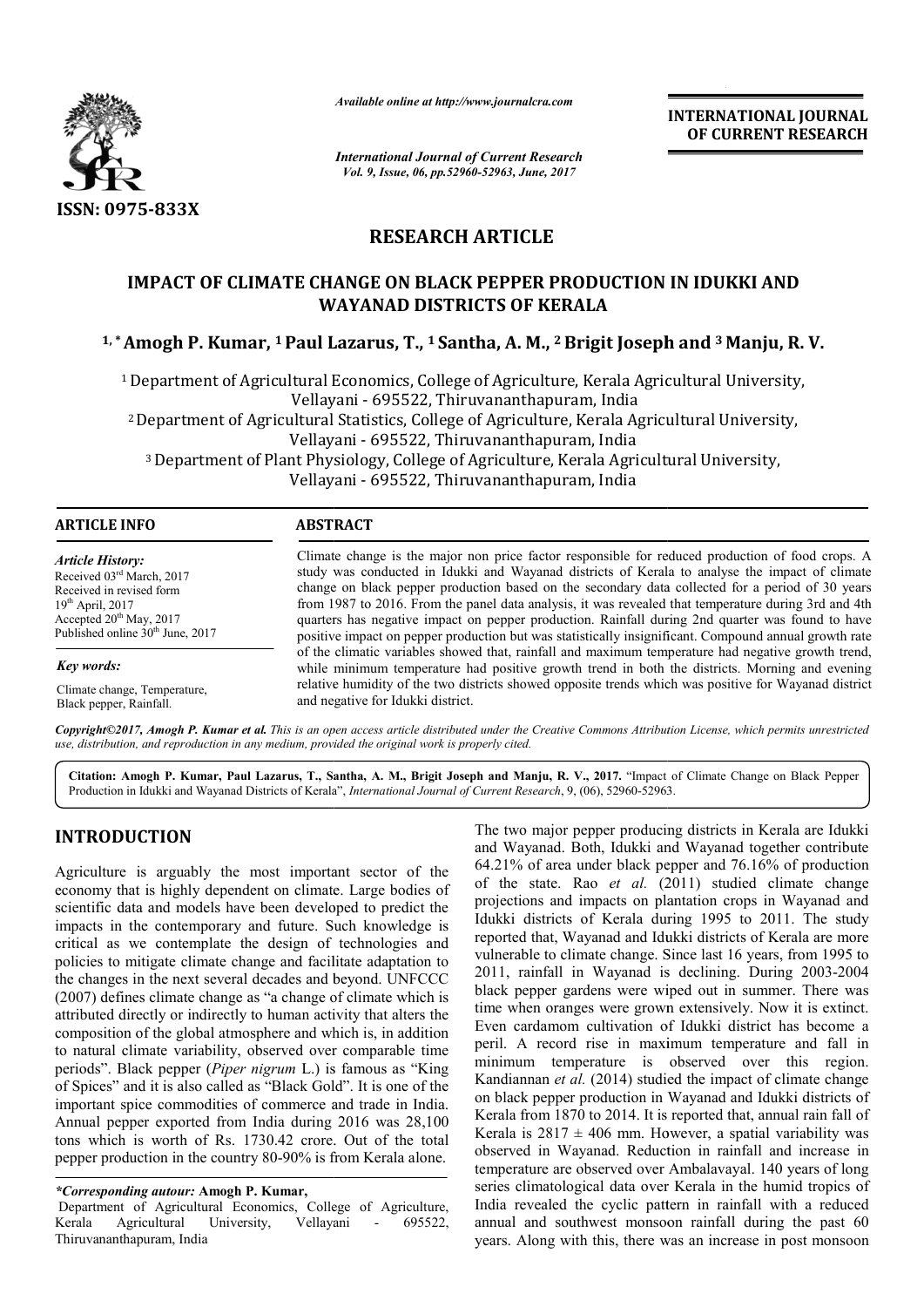rainfall, revealing likely shifts in rainfall patterns. This has led to severe decline in the productivity of black pepper.

### **MATERIALS AND METHODS**

The study is based on secondary data. Data on rainfall, temperature and relative humidity were collected for a period of 29 years from 1987 to 2015 for Idukki and Wayanad districts from Cardomom Research Station, Pampadumpara and from Regional Agricultural Research Station, Ambalavayal. Data on pepper production for both districts for a period of 30 years from 1987 to 2016 was collected from the Directorate of Economics and Statistics, Thiruvananthapuram. Compound Annual Growth Rate (CAGR) was used to measure the past performance of economic variables (Lazarus *et al.,* 2016). CAGR was calculated using following formula:

 $Y = ab<sup>t</sup>e<sub>t</sub>$ 

Where,  $Y =$  dependent variable for which growth rate was estimated

a= Intercept

b= Regression co-efficient

t= Time variable

e= Error term

Panel data analysis was done to quantify the impact of climate change on black pepper production using STATA software. Random effect was fitted as it was found significant to explain the results. Model is fitted by taking the quarterly data of climatic variables for a period of 25 years from 1991 to 2015, as quarterly data was not available before 1991. Natural logarithm was taken for both dependent and independent variables to avoid too much fluctuations in the results. Later results are expressed in terms of percentage by removing the log of regression coefficients. Model is specified as:

Production<sub>it</sub> = f (Q1T<sub>it-1</sub>, Q2T<sub>it-1</sub>, Q3T<sub>it-1</sub>, Q4T<sub>it-1</sub>, Q1R<sub>it-1</sub>, Q2R<sub>it-1</sub>,  $\text{Q3R}_{\text{it-1},\text{}}\text{Q4R}_{\text{it-1},\text{}}\text{Q1RH}_{\text{it-1},\text{}}\text{Q2RH}_{\text{it-1},\text{}}\text{Q3RH}_{\text{it-1},\text{}}\text{Q4RH}_{\text{it-1}}$ 

Production<sub>it</sub> = Pepper production of i<sup>th</sup> region during  $t<sup>th</sup>$  period.  $Q1T_{it-1}$  = Temperature during January to March of i<sup>th</sup> region during  $t-1$ <sup>th</sup> period.

 $Q2T_{it-1}$  = Temperature during April to June of i<sup>th</sup> region during  $t-1$ <sup>th</sup> period.

 $Q3T_{it-1}$  = Temperature during July to September of i<sup>th</sup> region during  $t-1$ <sup>th</sup> period.

 $Q4T_{it-1}$  = Temperature during October to December of i<sup>th</sup> region during  $t-1$ <sup>th</sup> period.

 $Q1R_{it-1}$  = Rainfall during January to March of i<sup>th</sup> region during t-1<sup>th</sup> period.

 $Q2R_{it-1} =$  Rainfall during April to June of i<sup>th</sup> region during t-1<sup>th</sup> period.

 $Q3R_{it-1}$  = Rainfall during July to September of i<sup>th</sup> region during  $t-1$ <sup>th</sup> period.

 $Q4R_{it-1}$  = Rainfall during October to December of i<sup>th</sup> region during  $t-1$ <sup>th</sup> period.

 $Q1RH_{it-1}$  = Relative Humidity during January to March of i<sup>th</sup> region during  $t-1$ <sup>th</sup> period.

 $Q2RH_{it-1}$  = Relative Humidity during April to June of i<sup>th</sup> region during  $t-1$ <sup>th</sup> period.

 $Q3RH_{it-1}$  = Relative Humidity during July to September of i<sup>th</sup> region during t-1<sup>th</sup> period.

 $Q4RH_{it-1}$  = Relative Humidity during October to December of  $i<sup>th</sup>$  region during t-1<sup>th</sup> period.

For the collected data to check the multicollinearity VIF (Variance Inflation Factor) test was done and presented in table 3. It shows that multicollinearity was not a serious problem. Test for autocorrelation was done using Durbin – Watson test. D-W value was 2.11 and hence there is no autocorrelation in the function.

### **RESULTS AND DISCUSSION**

From the collected data of climatic variables mean, coefficient of variation and CAGR was calculated and present in table 1. When compared to Idukki average maximum temperature, average minimum temperature and average rainfall were high in Wayanad, i.e.,  $27^{\circ}$ C,  $18^{\circ}$ C and  $1863$  mm respectively. Morning and evening relative humidity of Idukki was higher than Wayanad i.e., 94% and 77% respectively. Coefficient of variation was high for rainfall in Idukki and Wayanad i.e., 17% and 18% respectively, indicating high variability of rainfall in these two regions. Morning relative humidity in Idukki and maximum temperature of Wayanad had the least coefficient of variation i.e., 1% and 2% respectively, indicating that relative humidity has remained constant over a period of time. In Wayanad district, Maximum temperature (-0.03%) and rainfall (-0.22%) has negative growth trend and minimum temperature, morning and evening relative humidity showed positive growth trend. In Idukki district, only minimum temperature (0.63%) showed the positive growth trend, indicating that, Idukki and Wayanad both are warming over the years. To quantify the impact of climate change on pepper production panel data analysis was done using the data of Idukki and Wayanad districts. Log values of quarterly climatic variables such as temperature, rainfall and relative humidity from 1991 to 2015 were taken as independent variables. Log value of production of pepper from 1992 to 2016 was taken as dependent variable. Model was specified as, production is a function of previous year's climatic condition. Results are represented in Table 2 and Table 3.

Panel data consists of two models i.e., fixed effects model and random effects model. Null hypothesis states that random effects model is good and alternative hypothesis states that fixed effects model is good. To decide this Hausman t test was conducted. The Hausman t test gave probability value of 11% for chi2 which was above 5%. This indicates that we accept null hypothesis which states that random effects model suits well to explain the influence of climatic variables on pepper production. From Table 3, it is clear that only Q3 and Q4 temperature are statistically significant at 5% level of significance. Both Q3 and Q4 have negative coefficients. This means that increased in temperature during this period resulted in decreased production of pepper in both districts. Upon converting the regression coefficients in terms of percentage, one percent increase in temperature during Q3 will decrease the production by 3.41% and one percent increase in temperature during Q4 will decrease the production of pepper by 2.69%. Q3 and Q4 is the important growth stage in pepper which coincides with flowering, pollination and berry formation. The results obtained from this analysis are in harmony with the results obtained by Gopkumar (2011) who conducted studies on impact of climate variability on agriculture in Kerala in Wayanad during 1986 to 2010. Among the other variables which are statistically insignificant Q2 and Q4 rainfall had a positive effect on the production of pepper. In case of relative humidity, Q1 and Q3 relative humidity had negative coefficients, indicating that increase in the relative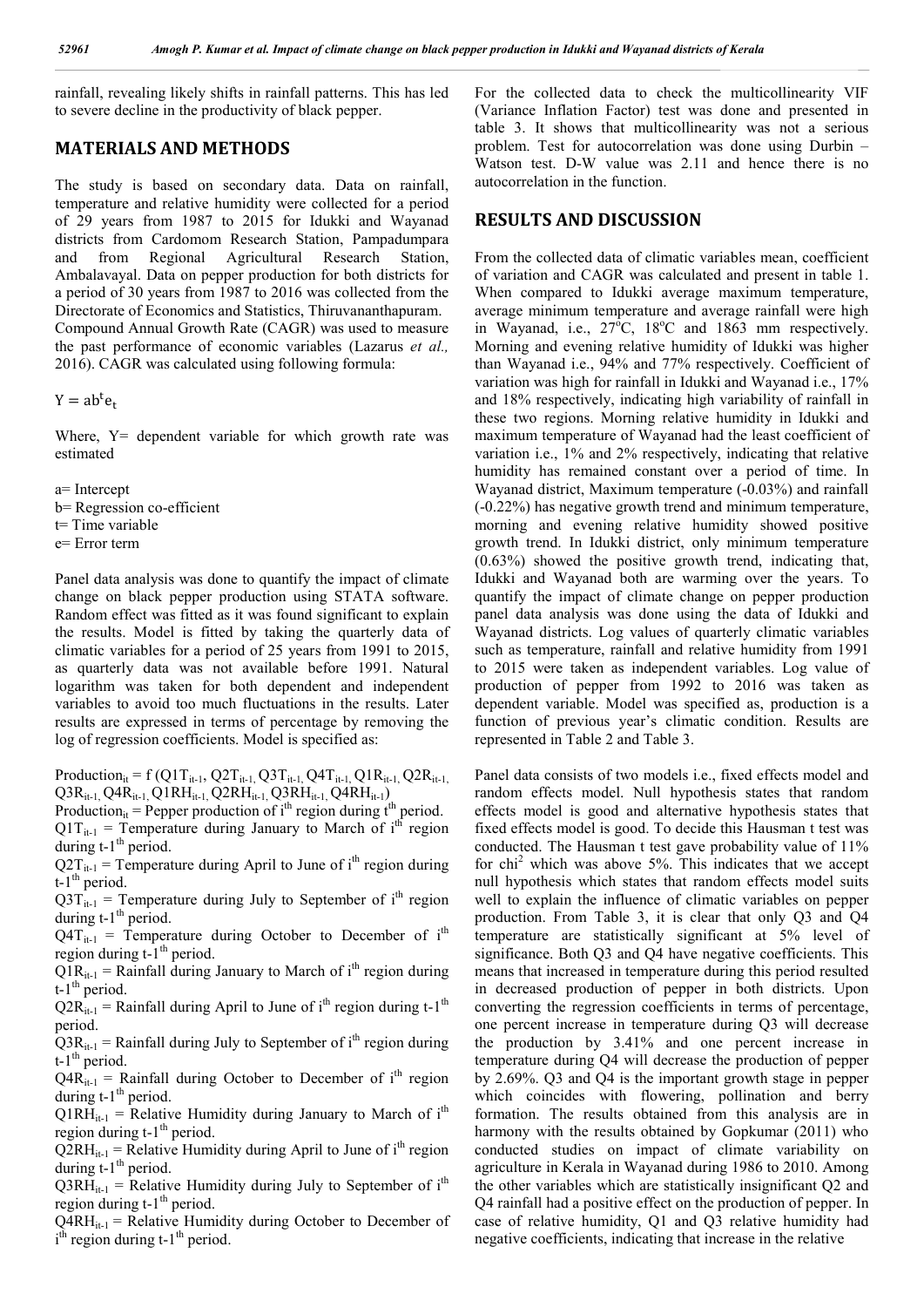| Particulars                      | Weather Parameters (Annual average) | Idukki  | Wayanad |
|----------------------------------|-------------------------------------|---------|---------|
| Mean                             | Maximum temperature $(^{\circ}C)$   | 26.08   | 27.22   |
|                                  | Minimum Temperature $(^{\circ}C)$   | 16.98   | 18.11   |
|                                  | Rainfall (mm)                       | 1856.93 | 1863.58 |
|                                  | Morning Relative Humidity (%)       | 93.89   | 91.44   |
|                                  | Evening Relative Humidity (%)       | 77.48   | 67.96   |
| Coefficient of Variation $(\% )$ | Maximum temperature                 | 5.48    | 1.79    |
|                                  | Minimum Temperature                 | 6.16    | 7.92    |
|                                  | Rainfall                            | 17.11   | 18.36   |
|                                  | Morning Relative Humidity           | 1.36    | 2.79    |
|                                  | Evening Relative Humidity           | 12.76   | 9.82    |
| Compound Annual Growth Rate (%)  | Maximum temperature                 | $-0.48$ | $-0.03$ |
|                                  | Minimum Temperature                 | 0.63    | 0.19    |
|                                  | Rainfall                            | $-0.38$ | $-0.22$ |
|                                  | Morning Relative Humidity           | $-0.04$ | 0.27    |
|                                  | <b>Evening Relative Humidity</b>    | $-0.78$ | 0.56    |

| Table 1. CAGR and coefficient of variation of weather parameters (1987-2015) |  |  |  |  |  |
|------------------------------------------------------------------------------|--|--|--|--|--|
|------------------------------------------------------------------------------|--|--|--|--|--|

#### **Table 2. Fixed effects model (1991-2016)**

| Sl. No.        | Particulars             | Coefficients | <b>Standard Error</b> | P value |
|----------------|-------------------------|--------------|-----------------------|---------|
| 1              | Intercept               | 39.67        | 19.835                | 0.053   |
| $\overline{2}$ | Q1 Temperature          | 3.951        | 2.755                 | 0.160   |
| $\overline{3}$ | Q2 Temperature          | 1.398        | 1.254                 | 0.272   |
| 4              | Q3 Temperature          | $-2.077$     | 3.575                 | 0.565   |
| 5              | Q4 Temperature          | $-5.203$     | 2.785                 | 0.070   |
| 6              | O1 Rainfall             | $-0.044$     | 0.051                 | 0.397   |
| $\overline{7}$ | O <sub>2</sub> Rainfall | 0.161        | 0.209                 | 0.446   |
| 8              | O3 Rainfall             | $-0.139$     | 0.235                 | 0.556   |
| 9              | O4 Rainfall             | $-0.09$      | 0.080                 | 0.905   |
| 10             | O1 RH                   | $-0.698$     | 1.09                  | 0.529   |
| 11             | O <sub>2</sub> RH       | 0.042        | 0.201                 | 0.833   |
| 12             | O3 RH                   | $-4.827$     | 3.579                 | 0.186   |
| 13             | O <sub>4</sub> RH       | 0.022        | 0.213                 | 0.917   |
| 14             | F                       |              | 1.53                  |         |
| 15             | Prob>F                  |              | 0.1595                |         |
| 16             | No. of observation      |              | 50                    |         |
| 17             | No. of groups           |              | $\overline{2}$        |         |
| 18             | Observations per group  |              | 25                    |         |

#### **Table 3. Random effects model (1991-2016)**

| Sl. No.        | Particulars                             | Coefficients   | <b>Standard Error</b> | P value   | VIF  |
|----------------|-----------------------------------------|----------------|-----------------------|-----------|------|
| л.             | Intercept                               | 71.44          | 21.545                | 0.061     |      |
| 2              | O1 Temperature                          | $-1.938$       | 2.760                 | 0.483     | 2.37 |
| 3              | Q2 Temperature                          | 0.765          | 1.474                 | 0.604     | 2.90 |
| $\overline{4}$ | Q3 Temperature                          | $-8.013$       | 3.855                 | $0.038**$ | 2.83 |
| 5              | O4 Temperature                          | $-6.303$       | 3.286                 | $0.050**$ | 1.84 |
| 6              | O1 Rainfall                             | $-0.022$       | 0.061                 | 0.712     | 1.11 |
| 7              | O <sub>2</sub> Rainfall                 | 0.045          | 0.245                 | 0.852     | 1.52 |
| 8              | O3 Rainfall                             | $-0.325$       | 0.273                 | 0.234     | 1.19 |
| 9              | <b>O4</b> Rainfall                      | 0.028          | 0.094                 | 0.766     | 1.43 |
| 10             | O1 RH                                   | $-0.990$       | 1.300                 | 0.446     | 3.59 |
| 11             | O <sub>2</sub> RH                       | 0.069          | 0.238                 | 0.787     | 4.09 |
| 12             | O3 RH                                   | $-2.048$       | 4.162                 | 0.623     | 6.72 |
| 13             | O <sub>4</sub> RH                       | 0.093          | 0.252                 | 0.711     | 4.94 |
| 14             | Wald Chi <sup>2</sup>                   | 34.37          |                       |           |      |
| 15             | Prob > Chi <sup>2</sup>                 | 0.0006         |                       |           |      |
| 16             | Hausman t test (Prob>Chi <sup>2</sup> ) | 0.119          |                       |           |      |
| 17             | No. of observation                      | 50             |                       |           |      |
| 18             | No. of groups                           | $\overline{2}$ |                       |           |      |
| 19             | Observations per group                  |                | 25                    |           |      |

humidity during this period will lead to decrease in the production of pepper. These results were also in line with results obtained by Gopkumar (2011). Increase in rainfall, increases the pepper production. However, heavy rainfall and high relative humidity will lead to water logging, lack of aeration, low evapotranspiration, low sunshine hours and less intake of nutrition may result in high incidence of pest and disease, ultimately leading to decrease in pepper production, which was observed in Q1 and Q3 rainfall and relative humidity.

#### **Conclusion**

From the analysis it was revealed that, rainfall during  $2<sup>nd</sup>$  and 4<sup>th</sup> quarters in both the districts, was found to have positive effect on pepper production. Temperature during  $3<sup>rd</sup>$  and  $4<sup>th</sup>$ quarters was found to have significant negative influence on pepper production. There are two important measures to counteract climate change *viz.,* mitigation and adaptation. Mitigation is measures to bring back the climate to its original form which is more costlier than adaptation. Adaptation is to